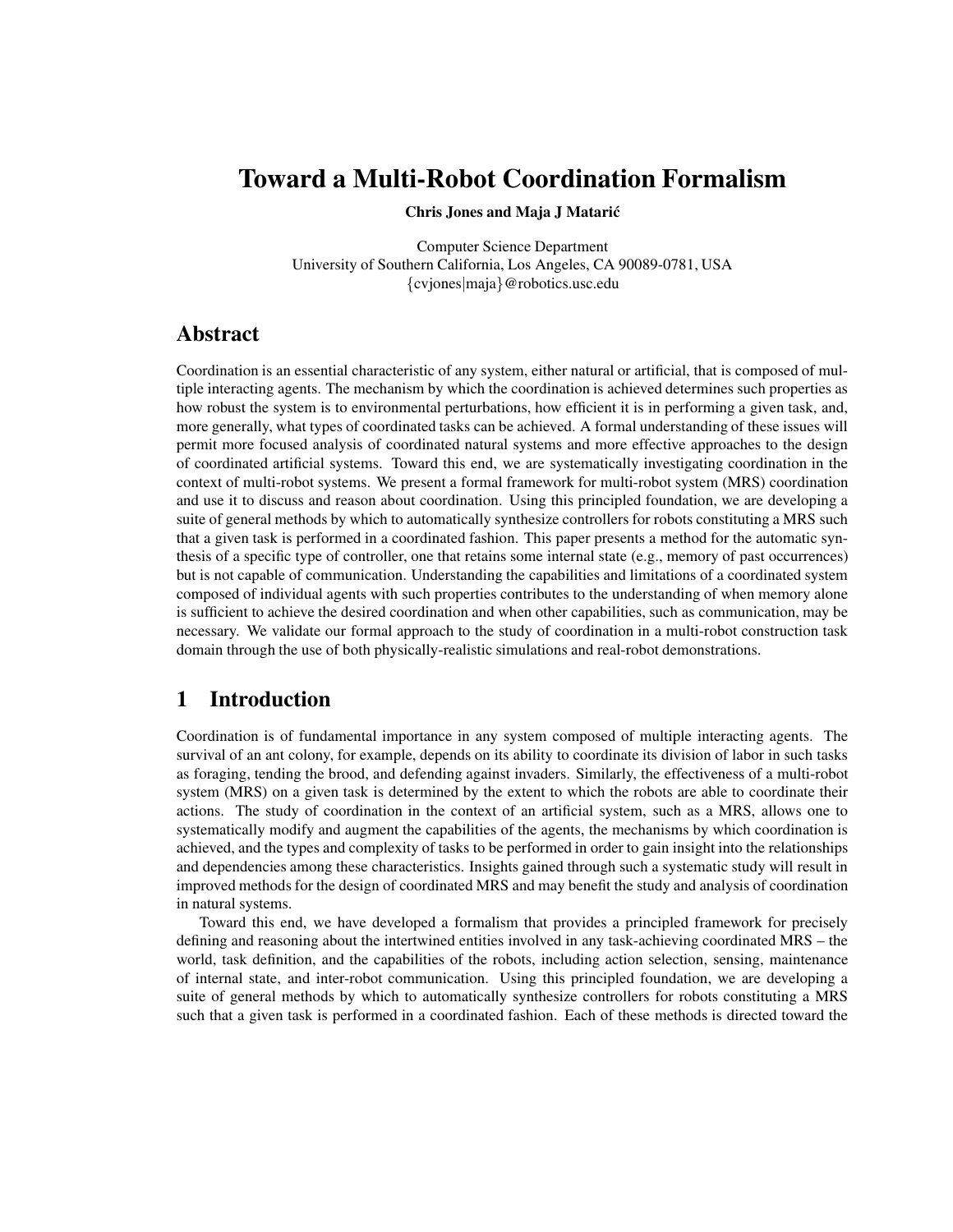| <b>Report Documentation Page</b>                                                                                                                                                                                                                                                                                                                                                                                                                                                                                                                                                                                                                                                                                                                                                                                                                                   |                             |                              |                 |                                                     | Form Approved<br>OMB No. 0704-0188                 |  |
|--------------------------------------------------------------------------------------------------------------------------------------------------------------------------------------------------------------------------------------------------------------------------------------------------------------------------------------------------------------------------------------------------------------------------------------------------------------------------------------------------------------------------------------------------------------------------------------------------------------------------------------------------------------------------------------------------------------------------------------------------------------------------------------------------------------------------------------------------------------------|-----------------------------|------------------------------|-----------------|-----------------------------------------------------|----------------------------------------------------|--|
| Public reporting burden for the collection of information is estimated to average 1 hour per response, including the time for reviewing instructions, searching existing data sources, gathering and<br>maintaining the data needed, and completing and reviewing the collection of information. Send comments regarding this burden estimate or any other aspect of this collection of information,<br>including suggestions for reducing this burden, to Washington Headquarters Services, Directorate for Information Operations and Reports, 1215 Jefferson Davis Highway, Suite 1204, Arlington<br>VA 22202-4302. Respondents should be aware that notwithstanding any other provision of law, no person shall be subject to a penalty for failing to comply with a collection of information if it<br>does not display a currently valid OMB control number. |                             |                              |                 |                                                     |                                                    |  |
| <b>1. REPORT DATE</b><br>2004                                                                                                                                                                                                                                                                                                                                                                                                                                                                                                                                                                                                                                                                                                                                                                                                                                      |                             | 2. REPORT TYPE               |                 | <b>3. DATES COVERED</b><br>00-00-2004 to 00-00-2004 |                                                    |  |
| <b>4. TITLE AND SUBTITLE</b>                                                                                                                                                                                                                                                                                                                                                                                                                                                                                                                                                                                                                                                                                                                                                                                                                                       |                             |                              |                 |                                                     | 5a. CONTRACT NUMBER                                |  |
| <b>Toward a Multi-Robot Coordination Formalism</b>                                                                                                                                                                                                                                                                                                                                                                                                                                                                                                                                                                                                                                                                                                                                                                                                                 |                             |                              |                 | <b>5b. GRANT NUMBER</b>                             |                                                    |  |
|                                                                                                                                                                                                                                                                                                                                                                                                                                                                                                                                                                                                                                                                                                                                                                                                                                                                    |                             |                              |                 |                                                     | 5c. PROGRAM ELEMENT NUMBER                         |  |
| 6. AUTHOR(S)                                                                                                                                                                                                                                                                                                                                                                                                                                                                                                                                                                                                                                                                                                                                                                                                                                                       |                             |                              |                 | <b>5d. PROJECT NUMBER</b>                           |                                                    |  |
|                                                                                                                                                                                                                                                                                                                                                                                                                                                                                                                                                                                                                                                                                                                                                                                                                                                                    |                             |                              |                 | <b>5e. TASK NUMBER</b>                              |                                                    |  |
|                                                                                                                                                                                                                                                                                                                                                                                                                                                                                                                                                                                                                                                                                                                                                                                                                                                                    |                             |                              |                 |                                                     | <b>5f. WORK UNIT NUMBER</b>                        |  |
| 7. PERFORMING ORGANIZATION NAME(S) AND ADDRESS(ES)<br>University of Southern California, Computer Science Department, Los<br>Angeles, CA, 90089-0781                                                                                                                                                                                                                                                                                                                                                                                                                                                                                                                                                                                                                                                                                                               |                             |                              |                 |                                                     | 8. PERFORMING ORGANIZATION<br><b>REPORT NUMBER</b> |  |
| 9. SPONSORING/MONITORING AGENCY NAME(S) AND ADDRESS(ES)                                                                                                                                                                                                                                                                                                                                                                                                                                                                                                                                                                                                                                                                                                                                                                                                            |                             |                              |                 | 10. SPONSOR/MONITOR'S ACRONYM(S)                    |                                                    |  |
|                                                                                                                                                                                                                                                                                                                                                                                                                                                                                                                                                                                                                                                                                                                                                                                                                                                                    |                             |                              |                 |                                                     | <b>11. SPONSOR/MONITOR'S REPORT</b><br>NUMBER(S)   |  |
| 12. DISTRIBUTION/AVAILABILITY STATEMENT<br>Approved for public release; distribution unlimited                                                                                                                                                                                                                                                                                                                                                                                                                                                                                                                                                                                                                                                                                                                                                                     |                             |                              |                 |                                                     |                                                    |  |
| <b>13. SUPPLEMENTARY NOTES</b><br>The original document contains color images.                                                                                                                                                                                                                                                                                                                                                                                                                                                                                                                                                                                                                                                                                                                                                                                     |                             |                              |                 |                                                     |                                                    |  |
| 14. ABSTRACT                                                                                                                                                                                                                                                                                                                                                                                                                                                                                                                                                                                                                                                                                                                                                                                                                                                       |                             |                              |                 |                                                     |                                                    |  |
| <b>15. SUBJECT TERMS</b>                                                                                                                                                                                                                                                                                                                                                                                                                                                                                                                                                                                                                                                                                                                                                                                                                                           |                             |                              |                 |                                                     |                                                    |  |
| 16. SECURITY CLASSIFICATION OF:                                                                                                                                                                                                                                                                                                                                                                                                                                                                                                                                                                                                                                                                                                                                                                                                                                    | 17. LIMITATION OF           | 18. NUMBER                   | 19a. NAME OF    |                                                     |                                                    |  |
| a. REPORT<br>unclassified                                                                                                                                                                                                                                                                                                                                                                                                                                                                                                                                                                                                                                                                                                                                                                                                                                          | b. ABSTRACT<br>unclassified | c. THIS PAGE<br>unclassified | <b>ABSTRACT</b> | OF PAGES<br>11                                      | <b>RESPONSIBLE PERSON</b>                          |  |

**Standard Form 298 (Rev. 8-98)**<br>Prescribed by ANSI Std Z39-18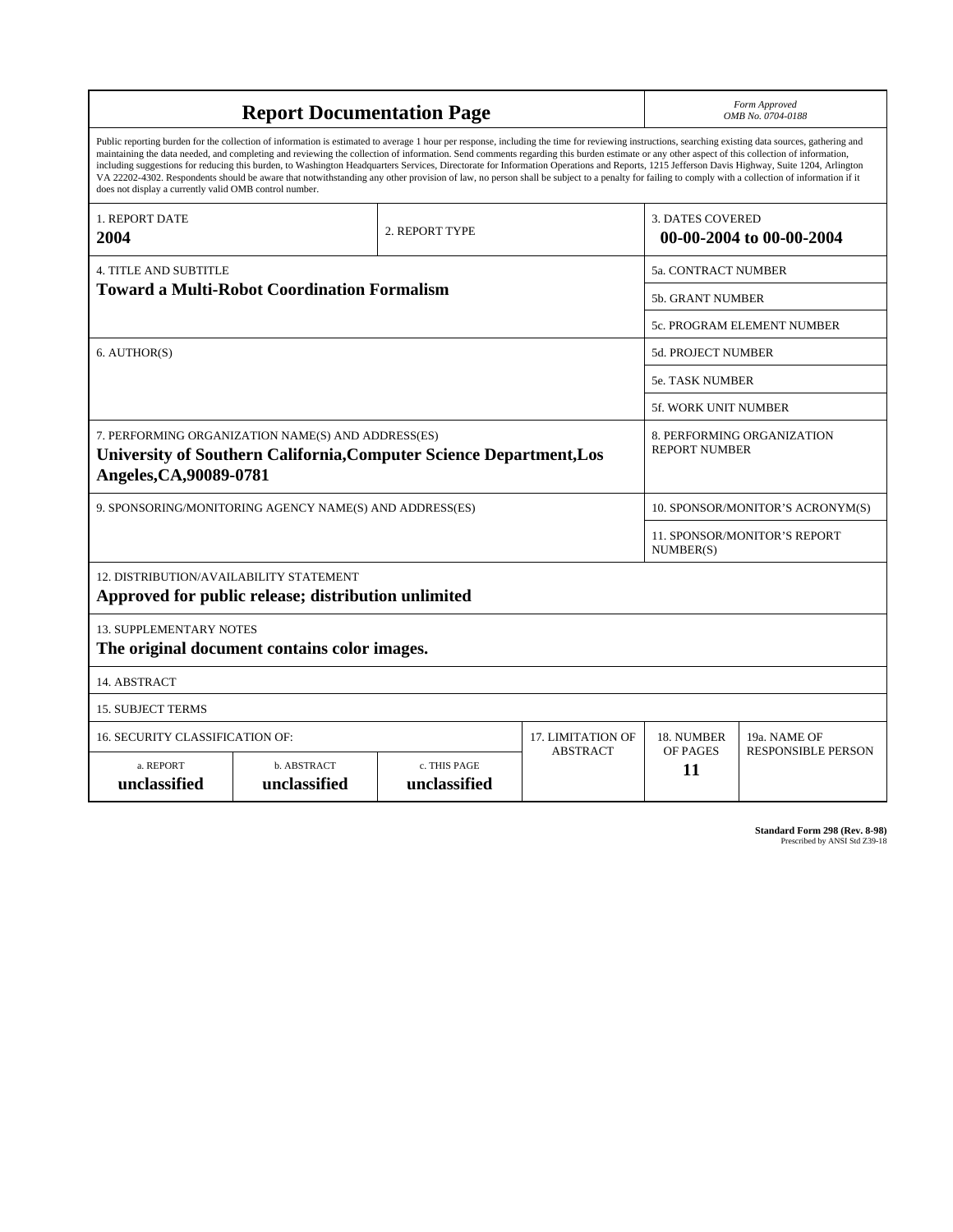synthesis of a specific type of controller, which we taxonomize based on the following three characteristics: deterministic or probabilistic action selection (DA/PA), use of internal state or stateless (IS/NIS), and use of inter-robot communication (Comm/NComm). The resulting methods for principled controller synthesis across this taxonomy provide more than just pragmatic tools for building coordinated MRS. Given their formal grounding, they also serve as a means for systematically determining the fundamental limitations of each type of controller, understanding the inherent relationships among different controller types, and introducing novel insights into the general requirements necessary to achieve different forms of coordination. Thus, facilitating formal answers to fundamental questions such as: '*Under what conditions is it necessary to maintain internal state in order to achieve the desired coordination?*', '*Under what conditions is internal state alone insufficient?*', and '*When are the use of internal state and communication interchangeable?*'.

In our previous work, we have presented a method for the synthesis of DA-NIS-Comm controllers and defined situations in which communication is useful to achieve the necessary coordination [12]. Here, we present a novel method for the synthesis of a different type of controller, a DA-IS-NComm controller. We formally show when and why DA-IS-NComm controllers are useful in achieving the desired coordination and when they are insufficient. We present experimental validation of our formal approach to DA-NIS-Comm controller synthesis in a multi-robot construction task domain using extensive physically-realistic simulation experiments and limited real-robot demonstrations.

The remainder of this paper is organized as follows. In Section 2 we summarize relevant related work. In Section 3 we provide definitions and notation, including those for the task environment, task definition, and individual robot capabilities. In Section 4 we present a principled DA-IS-NComm synthesis procedure. In Section 5 we present experimental demonstration of our the synthesized controller in a multi-robot construction domain, both in physically-realistic simulation and in real-world robot experiments. In Section 6 we draw conclusions about this work and discuss future directions.

## **2 Related Work**

The majority of work in MRS is empirical in nature. Formal work addressing synthesis and analysis of MRS coordination mechanisms includes Donald [6], which presents the derivation of information invariants aimed at defining the information requirements of a given task and how those requirements can be satisfied in a robot controller. Parker [20] extends the idea of information invariants by defining equivalence classes among task definitions and robot capabilities to assist in the choice of an appropriate controller class. Dudek et al. [7] present a taxonomy which classifies multi-robot systems based on communication and computational capabilities. Martinoli et al. [15] presents a general methodology by which the collective behavior of a group of mobile robots can be accurately studied using a simple probabilistic model. Balch [3] presents hierarchic social entropy, an information theoretic measure of robot team diversity in an effort to understand the role of heterogeneity in MRS coordination. Gerkey and Mataric´ [9] present a principled framework and an analysis methodology for the formal study of multi-robot task allocation. Lerman and Galstyan [14] present a mathematical model of the dynamics of collective behavior in a multi-robot adaptive task allocation domain. Alternative approaches to the synthesis of MRS controllers can be found in evolutionary methods [8] and learning methods [16, 19]. There also exist a number of MRS design environments, control architectures, and programming languages which assist in the design of task-achieving coordinated MRS [17, 2, 19, 1].

We validate our MRS controller synthesis method in a multi-robot construction domain. Related work in this area includes Bonabeau et al. [5], which uses a rule-based model in the construction of biologicallyinspired structures. Bonabeau et al. [4] investigate the use of genetic algorithms to generate such rules and explores the relationship between the space of rules and resulting structures. In the area of construction by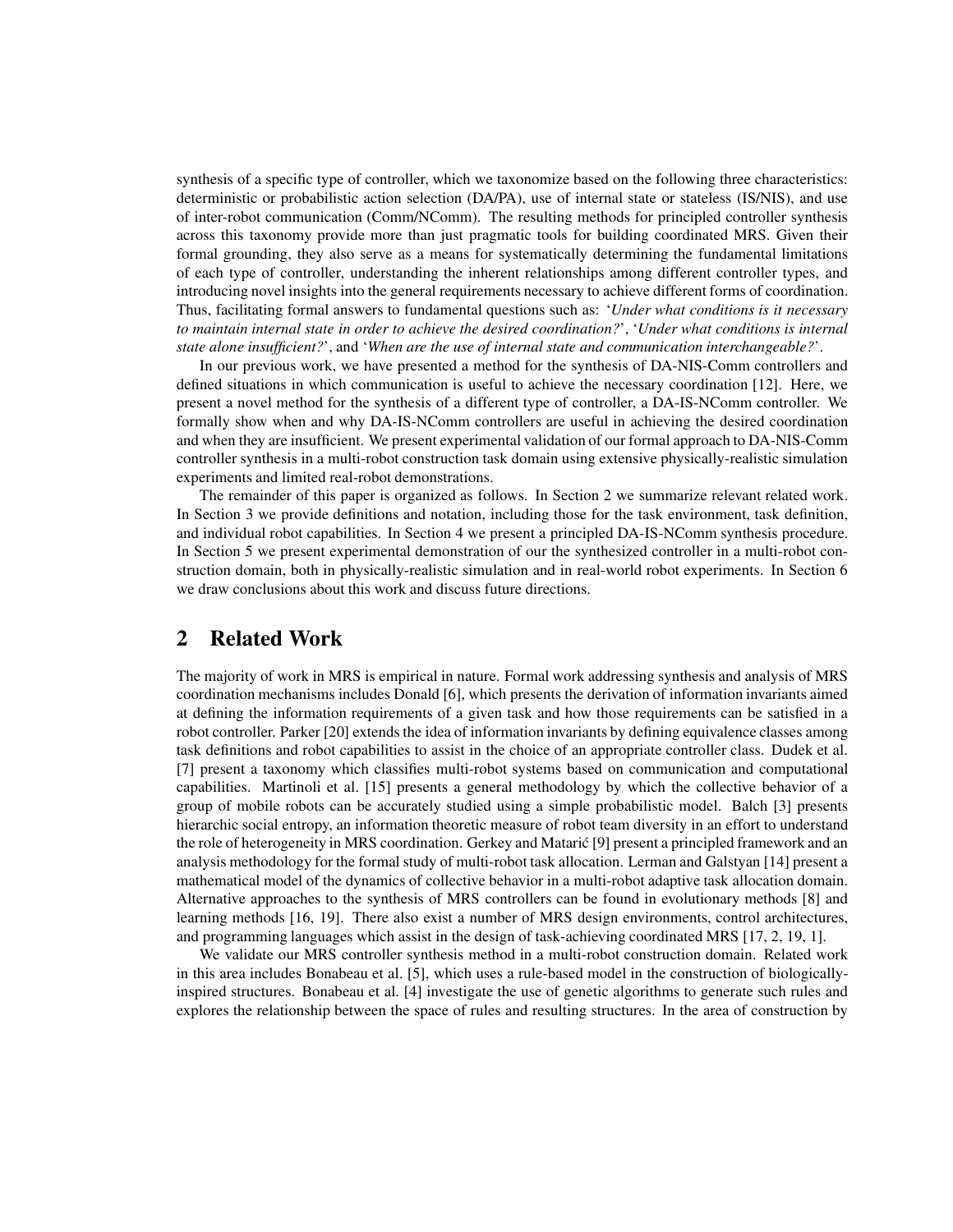physical robots, Melhuish et al. [18] demonstrate how a group of minimalist robots can construct defensive walls using biologically-inspired templates. Wawerla et al. [21] present work on the comparison of different coordination strategies in the construction of simple 2D structures using a MRS. Our previous work Jones and Mataric´ [11] presents a method to automatically synthesize controllers for rule-based agents using local sensing and control in an intelligent self-assembly domain.

## **3 Definitions and Notation**

We now provide necessary definitions. The *world* is the domain in which the MRS is expected to perform a defined task. We assume the world is Markovian and the state is an element of the finite set S of all possible states. The set of all robots is denoted by the finite set R. We assume all robots in the MRS are homogeneous. An action  $a_r$  performed in the world by a single robot r is drawn from the finite set A of all possible actions. An *observation* x made by robot r, drawn from the finite set of all observations  $X$ , consists of accessible information external to the robot and formally represents a subset of the world state. The world is defined by a probabilistic state transition function  $P : S \times X \times A \times S \rightarrow [0, 1]$ . That is, given a world state s at time t, a robot r making observation x and executing action  $a$ , and a world state s' at time  $t + 1$ ,  $P(s, x, a, s') = Pr(S^{t+1} = s'|S^t = s, X^t_r = x, A^t_r = a)$ . We note that the world state transition function involves an observation because the tasks we consider are spatial in nature and the physical location where an action is performed is just as important as the action itself. In this representation, an observation x is equated with the spatial location where the action  $\alpha$  is performed. Therefore, an action  $a$  executed upon the observation of  $x_i$  will transition the world differently than the same action  $a$  performed upon the observation of  $x_j$ . We define a *task*, assumed to be Markovian, as a set of n ordered world states  $T_s = \{s_0, s_1, ..., s_n\}$  which must be progressed through in sequence. We assume the initial state of the world is  $s_0$ . We define *correct task execution* to be the case where, for all task states  $s_i \in T_s$ ,  $i < n$  the only actions executed by any robot are those that transition the world state to  $s_{i+1}$ . Once the world state is  $s_n \in T_s$  the task is terminated. Therefore, we define an observation and action pair for a robot, x and a, to be correct for task state  $s_i$  if  $P(s_i, x, a, s_{i+1}) > 0$ . We assume that an observation x and action a cannot be correct for more than one task state. The probabilistic *observation function*  $O(s, x) = Pr(X_r^t = x | S^t = s)$ gives the probability observation x will be made in state s by a robot r. Furthermore, we assume that an observation  $x$  may only be made at one physical location in the world in a state  $s$ . A robot's internal state value m at any time is a member of the finite set  $M = \{m_0, ..., m_n\}$ . Two probabilistic functions define a robot r's behavior in the world, known collectively as the robot's *controller*. The controller is comprised of an *action function*  $A(x, m, a) = Pr(A_r^t = a | X_r^t = x, M_r^t = m)$  and an *internal state transition function*  $L(m, x, m') = Pr(M_r^{t+1} = m'|X_r^t = x, M_r^t = m)$ . Although the controller is modeled with probabilistic functions for generality, in this paper those functions are assumed to be binary; A and L will always be either 0 or 1.

## **4 Synthesis of DA-IS-NComm Controllers**

In this section we present a systematic procedure by which to synthesize a DA-IS-NComm controller, a controller that uses deterministic action selection, maintains some amount of non-transient internal state, and does *not* have inter-robot communication capabilities. We also discuss the uses and limitations of such controllers in the facilitation of MRS coordination.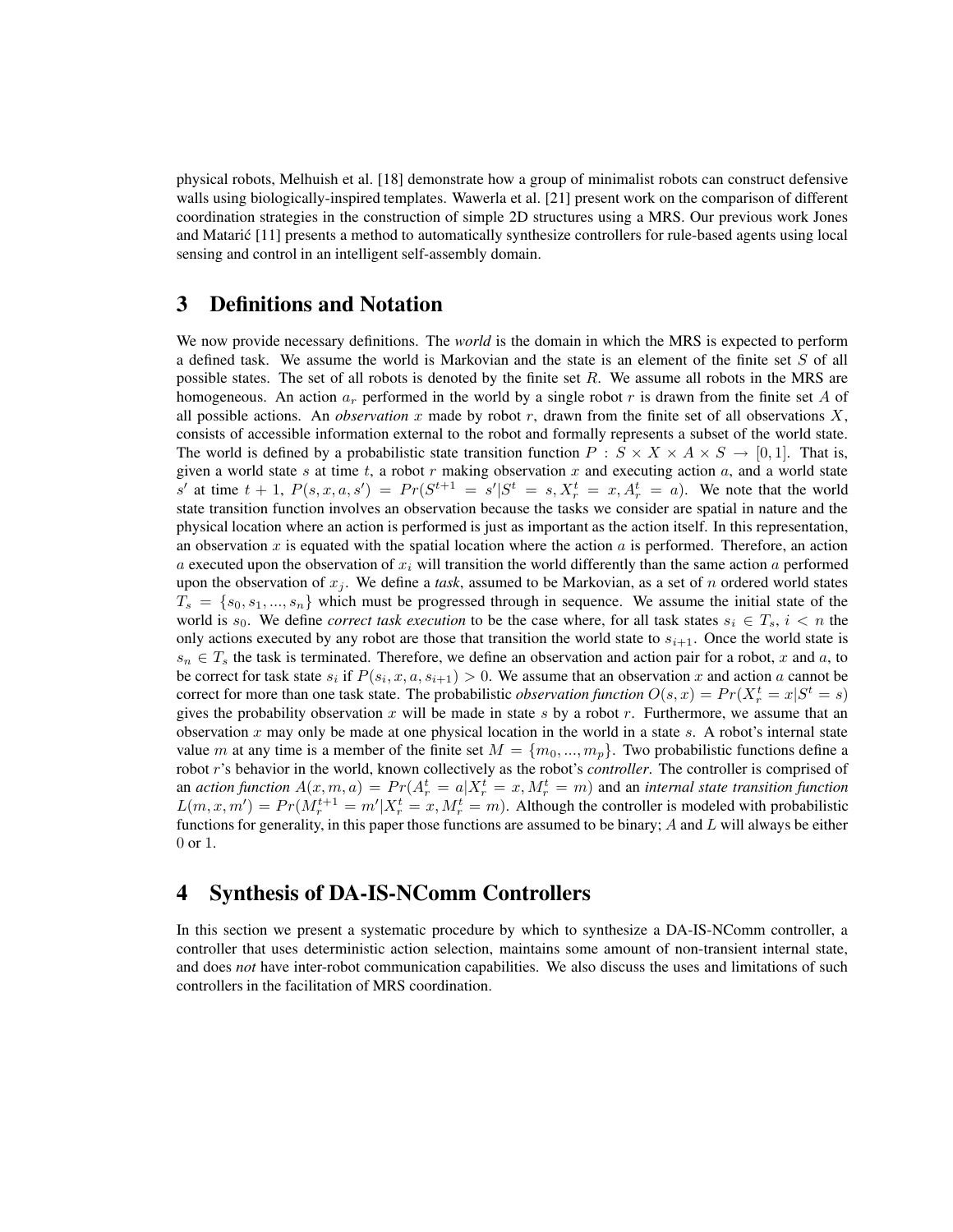#### **4.1 Synthesis**

There are four high-level steps in the synthesis procedure: **1)** synthesize a baseline DA-NIS-NComm controller, **2)** initialize some important variables, **3)** identify situations in which internal state can be used to facilitate coordination, and **4)** appropriately augment the action and internal state transition functions given by the synthesized baseline DA-NIS-NComm controller. The full synthesis method is given by the procedure *Build DA-IS-NComm Controller* shown in Figure 1. All line numbers referenced in the remainder of this section refer to Figure 1.

**Step 1**: We synthesize a DA-NIS-NComm controller, a stateless, non-communicative controller with deterministic action selection, which we will augment with communication to synthesize the DA-NIS-Comm controller. The method to synthesize a DA-NIS-NComm controller is given by the procedure *Build DA-NIS-NComm* Controller in Figure 1. For each  $s_i \in T_s$ , the synthesis procedure adds a rule to the action function of the form  $A(x, m_0, a) = 1$  such that x and a are correct for task state  $s_i$ . Since all actions require an internal state value of  $m_0$ , this is equivalent to a stateless controller.

However, such a DA-NIS-NComm controller contains room for error if  $x$  and  $a$  are correct for some task state  $s_i$  but there exists another task state  $s_j$  where x and a are *not* correct and  $O(s_j, x) > 0$ . In such situations, an MRS composed of robots with DA-NIS-NComm controllers cannot enforce the action sequence necessary for correct task execution. This is a common problem with purely reactive controllers in sequential task domains. In the DA-NIS-Comm synthesis steps that follow, we will incorporate the use of internal state to improve coordination in these situations. Due to sensing and action uncertainty, the addition of internal state cannot guarantee correct task execution, it increases its likelihood.

**Step 2**: Next, we initialize some relevant variables in lines 13-17. The variable  $X_a(s_i)$  contains the set of all observations x for which there exists an action a such that x and a are correct for state  $s_i$ , for all  $s_i \in T_s$ . Informally,  $X_a(s_i)$  contains the set of all observations that may be made in state  $s_i$  which will lead to an action. The set  $V_a(s_i)$  will contain the index of the internal state value (i.e., 0 represents internal state value  $m_0$ ) that a robot will need to have in order to execute an action in state  $s_i$ , for all  $s_i \in T_s$ . Initially, all values in  $V_a$  are assigned the same internal state value  $m_0$  – this is equivalent to not using any internal state at all. Lastly, the set  $O_a(s_i)$  will contain the observation, if any, that will be used to transition the internal state value in state  $s_i$ , for all  $s_i \in T_s$ . Initially, all values in  $O_a$  are assigned as  $NULL$ , since no internal state transitions are defined at that point.

**Step 3**: Lines 18-27 identify situations in which internal state can be used to improve coordination and assign appropriate values to the sets  $V_a$  and  $O_a$ . The basis for determining when internal state can be used to improve coordination is in identifying task states where an observation x in  $X_a(s_j)$ , where x and some action a are correct for  $s_j$ , can also be made in some earlier task state  $s_i$  for which x and a are not correct. We note that our synthesis method does not deal with the situation where there exists a task state  $s_p$  which occurs *later* than  $s_j$  and  $O(s_p, x) > 0$ , where x and a are not correct for  $s_p$ . This situation is addressed in Section 5.3.

In order to use internal state to disambiguate the observation of x between  $s_i$  and  $s_j$ , we identify an observation z that can only be made in task states which occur later than  $s_i$  and in at least one state before  $s_{i+1}$ . This observation, or absence thereof, can now be used to sufficiently disambiguate the observation of x in  $s_i$  and  $s_j$ . If x is currently being observed and z has been previously observed, then the task state must be  $s_i$  and the appropriate action can be performed. Otherwise, if x is currently being observed and z has *not* been previously observed, then the task state could either be  $s_i$  or  $s_j$  and the action x may or may not be correct.

**Step 4**: We synthesize the DA-IS-NComm controller by augmenting the DA-NIS-NComm controller synthesized in Step 1. This is accomplished by adding the internal state transition function and appropriately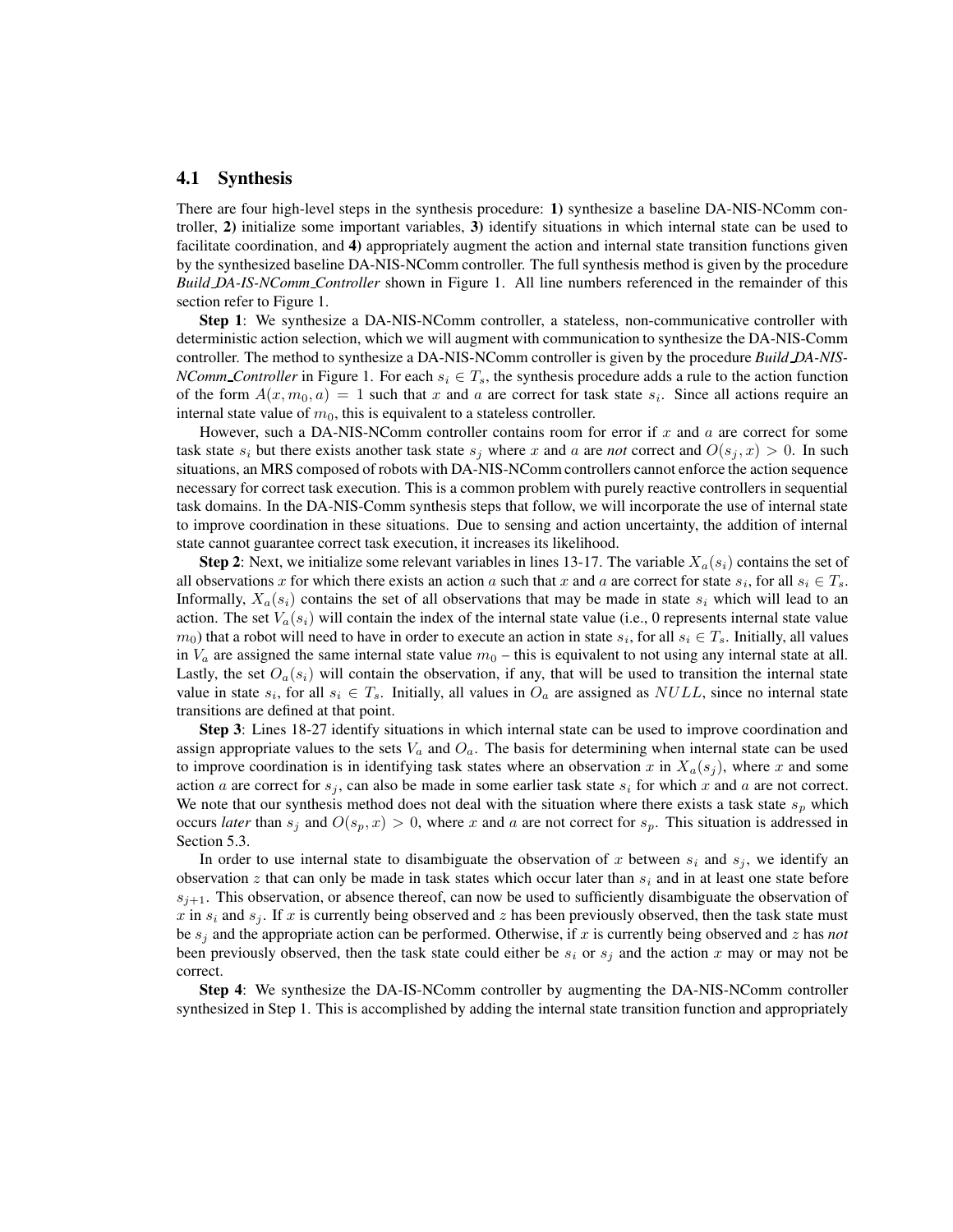(1) procedure Build DA-NIS-NComm Controller()

(2) for all  $a \in A$ ,  $x \in X$ ,  $m \in M$  do

(3)  $A(x, m, a) = 0$ 

(4) endfor

(5) for all  $s_i \in T_s$  do

(6) for all  $a \in A$ ,  $x \in X(O(s_i, x) > 0 \land P(s_i, x, a, s_{i+1}) > 0)$  do

(7)  $A(x, m_0, a) = 1$ 

(8) endfor

(9) endfor

(10) end procedure Build DA-NIS-NComm Controller

- (11) procedure Build DA-IS-NComm Controller()
- (12) Build DA-NIS-NComm Controller()

(13) for all  $s_i \in T_s$  do (14)  $X_a(s_i) = \{x_0, x_1, ..., x_n\}$  s.t.  $\forall x \in X_a(s_i) \exists a (O(s_i, x) > 0 \land A(x, m_0, a) = 1)$ (15)  $V_a(s_i) = 0$ (16)  $O_a(s_i) = NULL$ (17) endfor (18) for all  $s_i, s_j \in T_s(i < j)$  do (19) if  $\exists x \in X_a(s_i)(O(s_i, x) > 0)$  then (20) for  $s_k = s_j$  downto  $s_{i+1}$  do (21) if  $\exists z \nexists s_u (O(s_k, z) > 0 \land u < (i + 1) \land O(s_u, z) > 0)$  then (22)  $O_a(s_k) = z$ (23)  $\forall s_w(w) = k) \rightarrow V_a(s_w) = V_a(s_w) + 1$ (24) endif (25) endfor (26) endif (27) endfor (28) for all  $s_i \in T_s$  do (29) if  $O_a(s_i) \neq NULL$  then (30)  $L(m_{V_a(s_i)-1}, O_a(s_i), m_{V_a(s_i)}) = 1$ (31) endif (32) for all  $x \in X_a(s_i), a \in A(A(x, m_0, a) = 1)$  do (33)  $A(x, m_0, a) = 0$ (34)  $A(x, m_{V_a(s_i)}, a) = 1$ (35) endfor (36) endfor

(37) end procedure Build DA-IS-NComm Controller

Figure 1: Procedure for synthesizing a DA-IS-NComm controller.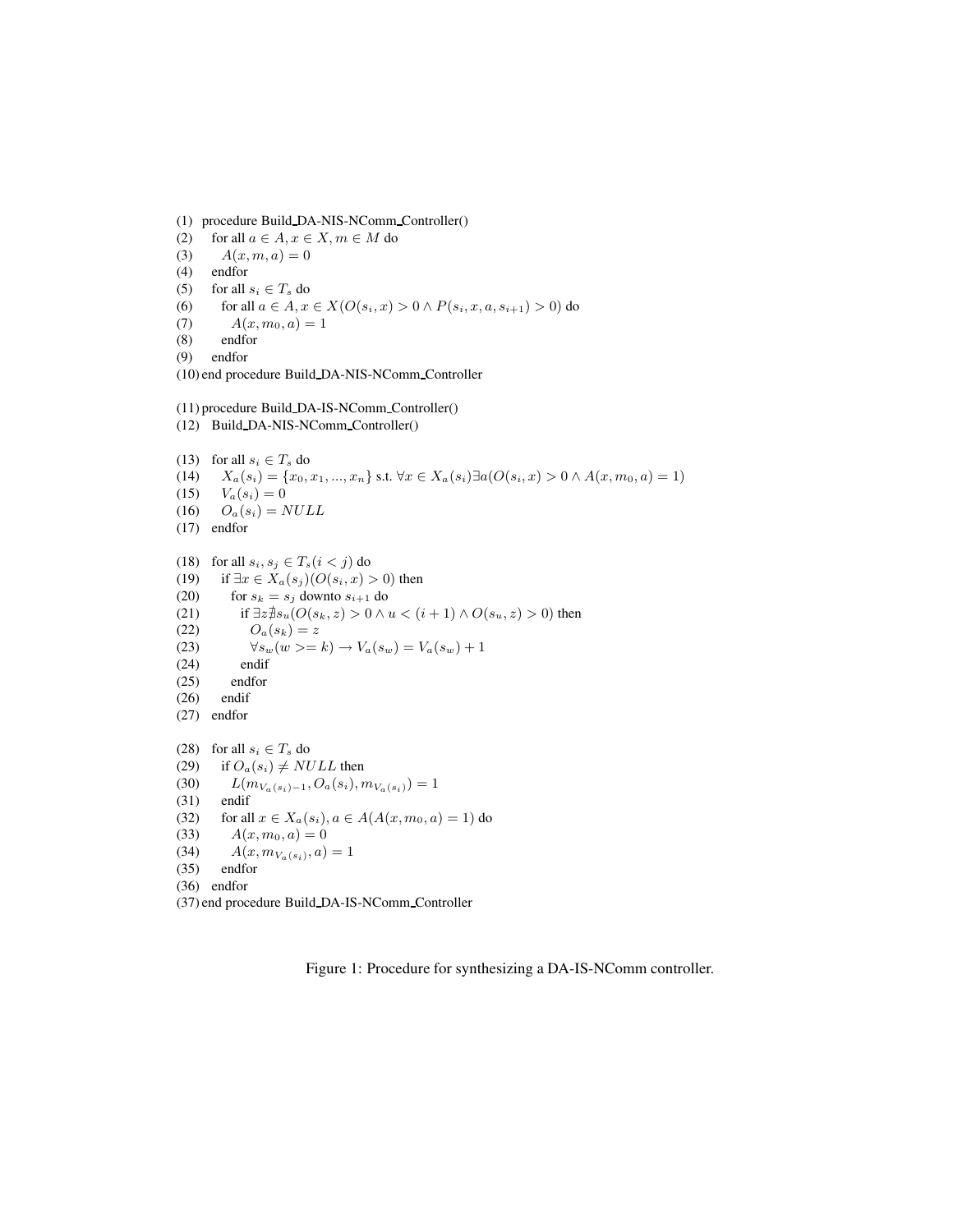

Figure 2: The sequence of world states,  $s_0$  to  $s_6$ , defining a construction task, as seen from overhead (a view not available to the robots). On the far right is the final task state  $s<sub>6</sub>$  labeled with the brick colors.



Figure 3: Left: Snapshot of an 8-robot experiment in simulation. Right: Snapshot of a 3-robot real-world experiment.

modifying the action function such that an action is not executed unless the required internal state value is present. The internal state transition function is constructed (Figure 1, lines 29-31) by mapping the internal state value  $m_{V_a(s_i)-1}$  and observation  $O_a(s_i)$  to the next internal state value of  $m_{V_a(s_i)}$ , for all  $s_i \in T_s$ . The action function is modified (Figure 1, lines 32-35) such that for each rule of the action function  $A(x, m_0, a)$  = 1 where x and a are correct for a state  $s_i$  is modified to become  $A(x, m_{V_a(s_i)}, a) = 1$ , where  $m_{V_a(s_i)}$  is the required internal state value for task state  $s_i$  as determined in step 3. All probabilities not explicitly declared for the controller are 0.

We clarify that although in the synthesis procedure we discuss observations and internal state values in terms of specific task states, this does not mean that the resulting controller uses any explicit reasoning of underlying specific states. Rather, the resulting action and internal state transition functions do not make any use of task state values.

# **5 Validation: Coordination in Multi-Robot Construction**

We experimentally demonstrated and validated our approach to the synthesis of coordinated MRS through the use of DA-IS-NComm controllers in a multi-robot construction task, both in physically-realistic simulation and on real robots. The construction task requires the sequential placement of a series of cubic colored bricks into a planar structure. For all examples used in this section, a brick's color is denoted by the letters R, G, B, or Y, which stand for Red, Green, Blue, and Yellow, respectively. The construction task starts with a seed structure, a small number of initially placed bricks forming the core structure.

Our simulation experiments were performed using Player and the Gazebo simulation environment. Player [10] is a server that connects robots, sensors, and control programs over the network. Gazebo [13] simulates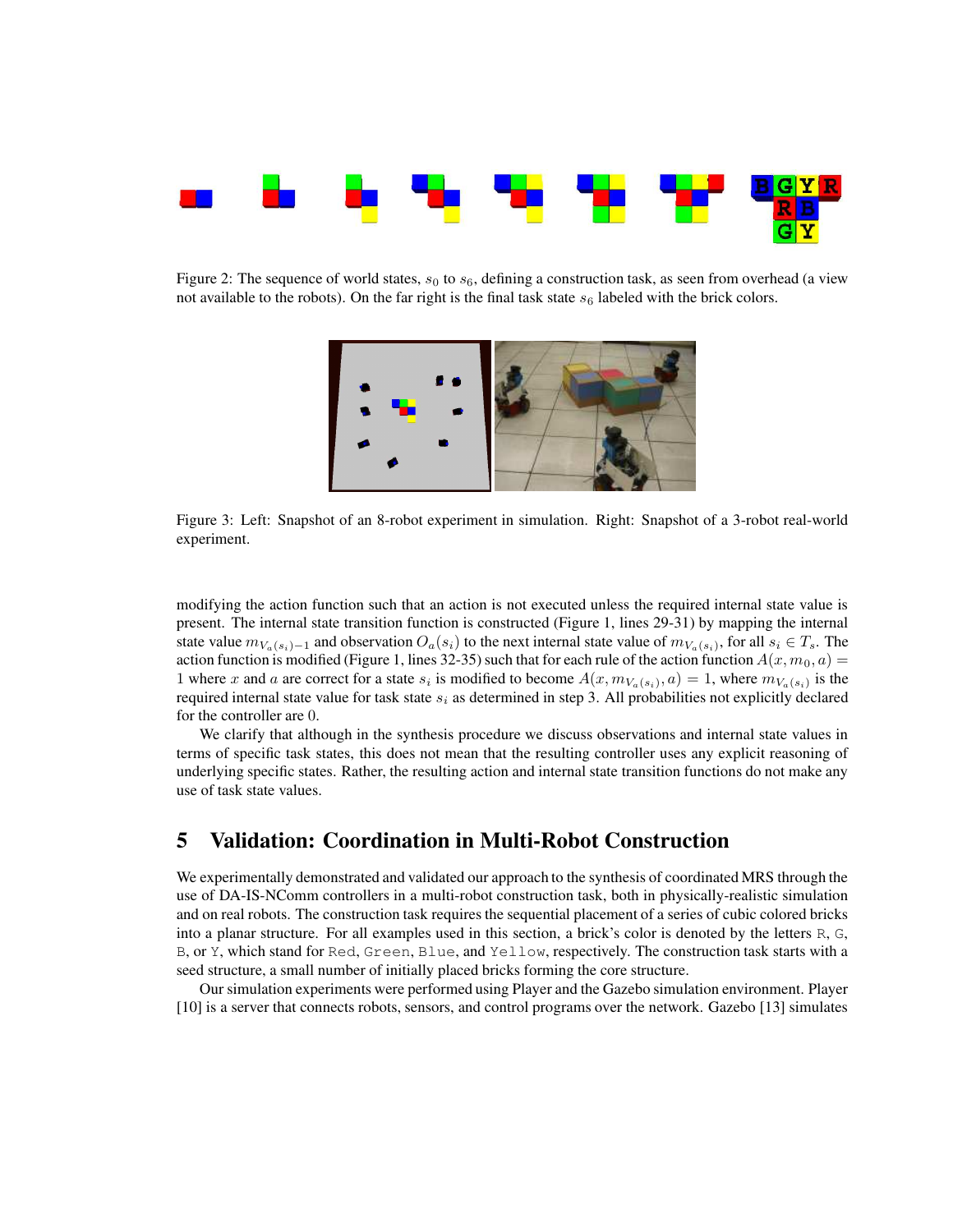

Figure 4: Example observations and actions in the construction domain. Top left: Robot in position to make observation <FLUSH R B>. Top right: Immediately after robot performs action <G RIGHT FLUSH R B>. Bottom left: Robot in position to make observation <CORNER R B>. Bottom right: Immediately after robot performs action <G CORNER R B>.

a set of Player devices in a 3-D physically-realistic world with full dynamics. Together, the two represent a high-fidelity simulation tool for individual robots and robot teams which has been validated on a collection of real-world robot experiments using Player control programs transferred directly to physical Pioneer 2DX mobile robots. In all simulation experiments, 8 robots were used, and in all real-world experiments, 3 robots were used. In simulations, the robots were realistic models of ActivMedia Pioneer 2DX mobile robots, in real-world experiments those physical robots were used. Each robot, approximately 30 cm in diameter, is equipped with a differential drive, a forward-facing 180 degree scanning laser rangefinder, and a forwardlooking color camera with a 100-degree field-of-view and a color blob detection system. The bricks are taller than the robot's sensors, so the robots can only sense the local bricks on the periphery of the structure (i.e., robots do not have a birds-eye-view of the entire structure). Figure 3 shows snapshots of our simulation and real-world experimental setup.

We note that our robots do not have the ability to independently manipulate bricks during the construction process in simulation or with physical robots. To address this issue in simulation, when a robot wants to execute a brick placement action, it commands the simulator to place a brick of a given color at a given location relative to the robot's current pose. In real-robot experiments, we manually placed the appropriate brick in response to the robot's audible command (e.g., "Place yellow brick in the corner formed by the red and blue bricks directly in front of my position").

### **5.1 Formal Definitions for Construction Task**

In order to ground the construction task in the formal framework presented in Section 3, we now define the world, task definitions, observations, and actions in the construction task domain. The *world* state is defined as a specific spatial configuration of bricks, including the color of each brick. A construction *task* is defined as a *sequence* of brick configurations (i.e., world states), providing a specific construction sequence.

Observations in the construction domain are made up of the spatial configuration and color of bricks in the field-of-view of the robot's laser rangefinder and color camera and within an appropriate range and bearing. Two categories of observations can be made. The first is two adjacent, aligned bricks. A situation in which such an observation would be made is shown in Figure 4 and is denoted as  $\leq$ ELUSH R B>. The second is two adjacent bricks forming a corner. A situation in which such an observation would be made is shown in Figure 4 and is denoted as  $\leq$  CORNER R B>. The observations  $\leq$  ELUSH R B> and  $\leq$  ELUSH B R> constitute two different observations in which the spatial relationship between the Red and Blue bricks are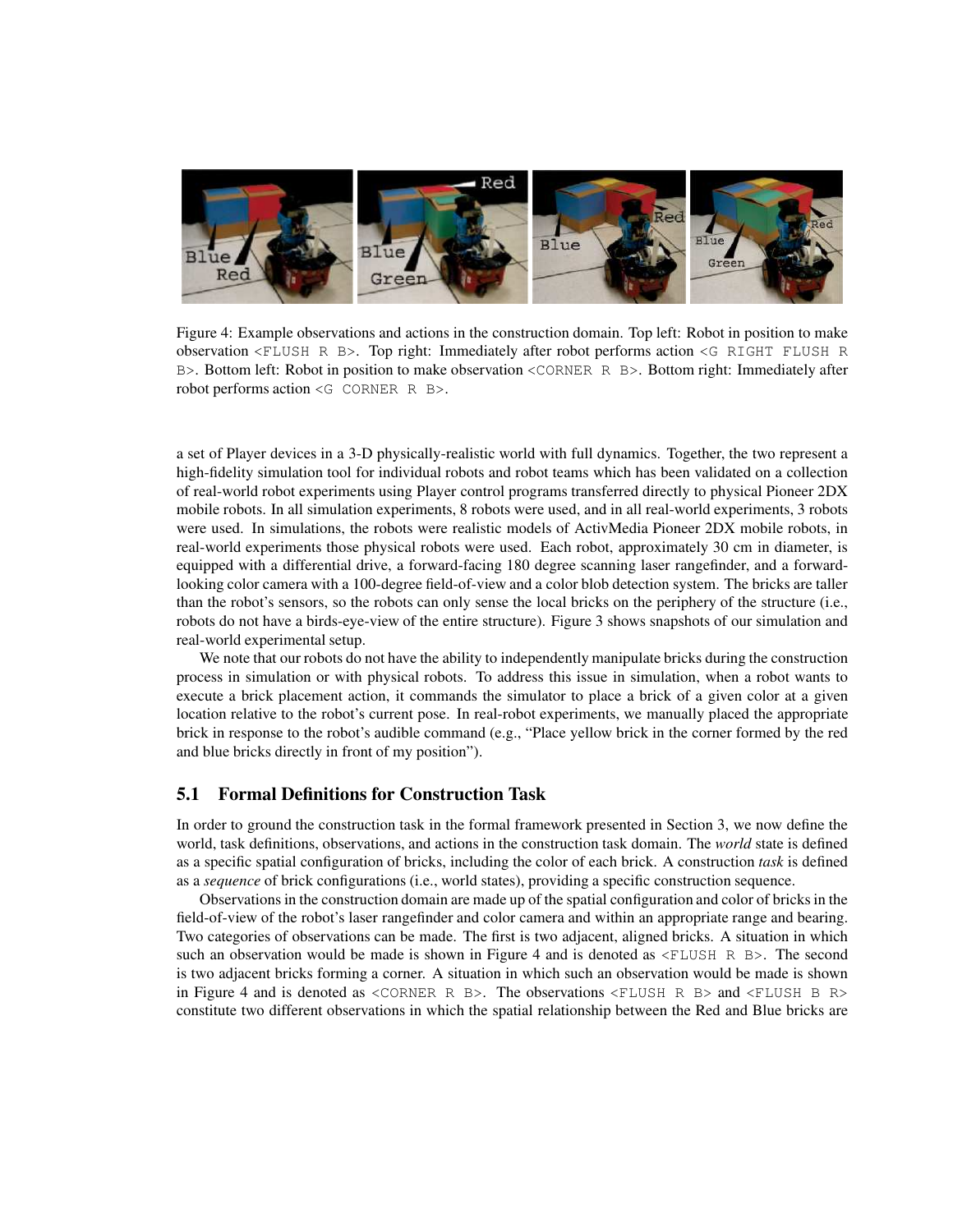| <b>Action Function</b>                                                                   | <b>Internal State Transition Function</b>                                    |  |  |
|------------------------------------------------------------------------------------------|------------------------------------------------------------------------------|--|--|
| A( <flush b="" r="">, <math>m_0</math>, <g b="" flush="" r="" right="">) = 1</g></flush> | $\parallel$ L(m <sub>0</sub> , <flush b="" y="">, m<sub>1</sub>) = 1</flush> |  |  |
| A( <flush b="" r="">, <math>m_1</math>, <y b="" flush="" r="" right="">) = 1</y></flush> | $\parallel$ L(m <sub>1</sub> , <flush b="" y="">, m<sub>2</sub>) = 1</flush> |  |  |
| A( <flush g="" r="">, <math>m_2</math>, <b flush="" g="" left="" r="">) = 1</b></flush>  | $\parallel$ L(m <sub>2</sub> , <flush b="" g="">, m<sub>3</sub>) = 1</flush> |  |  |
| A( <corner b="" g="">, <math>m_3</math>, <y b="" corner="" g="">) = 1</y></corner>       | $L(m_3, \leq FLUSH \leq Y > 0, m_4) = 1$                                     |  |  |
| A( <corner r="" y="">, <math>m_4</math>, <g corner="" r="" y="">) = 1</g></corner>       | $L(m_4, \leq FLUSH \leq G>_{r} m_5) = 1$                                     |  |  |
| A( <flush b="" y="">, m5, <r b="" flush="" right="" y="">) = 1</r></flush>               |                                                                              |  |  |

Table 1: Synthesized action and communication functions for the construction task shown in Figure 2.  $m_0, m_1, ..., m_5 \in M$ . All robots' initial internal state value is  $m_0$ . All probabilities not shown are 0.

switched. A similar point holds for the observations  $\langle \text{CORNER} \rangle$  R  $\langle \text{B} \rangle$  B> and  $\langle \text{CORNER} \rangle$  B  $\langle \text{R} \rangle$ .

Actions are the placement of individual bricks to the growing structure. We do not consider construction tasks in which robots may remove bricks from the structure nor those in which sub-structures consisting of multiple bricks may be connected together. Other actions performed by the robots, such as moving through the environment, do not affect the world state and therefore do not need to be explicitly considered. Three categories of actions can be executed. The first is the placement of a brick on the right side (from the perspective of the acting robot) of a pair of adjacent, aligned bricks. The immediate result of such an action is demonstrated in Figure 4 and is denoted as  $\le$ G RIGHT FLUSH R B>. The second is identical to the first except that the brick is placed on the left side of a pair of adjacent, aligned bricks. This action is denoted as <G LEFT FLUSH R B>. The third is the placement of a brick in the corner formed by two other bricks. The immediate result of such an action is demonstrated in Figure 4 and is denoted as  $\leq G$  CORNER B R>.

### **5.2 Synthesized Controller**

We applied our systematic method for synthesizing DA-IS-NComm controllers to the construction task shown in Figure 2. The synthesized action and internal state transition functions are given in Table 1. Figure 5 shows how the action and internal state transition functions are integrated into the controller. Since the Avoid and Random Walk behaviors do not change the world state, they do not impact the controller synthesis procedure.

The controllers for the construction task shown in Figure 2 were implemented on a group of 8 simulated robots. A total of 300 experimental trials were conducted in simulation. As expected, due to significant uncertainty in sensing and imperfect actions, each trial did not result in correct task execution. Over the 300 experiments, correct task execution was achieved in 31.5% of the cases. This represents a significant improvement over the stateless DA-NIS-NComm controller, which resulted in only 0.9% of experiments being correctly executed. For real-robot verification of the feasibility of the synthesized DA-NIS-Comm controller, we also implemented it on a group of three actual Pioneer 2DX mobile robots and successfully performed a limited number of real-world experiments. We note that the real-robot experiments were primarily performed in order to verify that the assumptions in the formalism and synthesis procedure are reasonable and realistic. The experiments were also performed to show that our formalism and synthesis method are not merely abstract concepts but successfully capture the difficult issues involved in real-world embodied MRS, thus validating a grounded and pragmatic tool for the formal description and synthesis of coordinated MRS.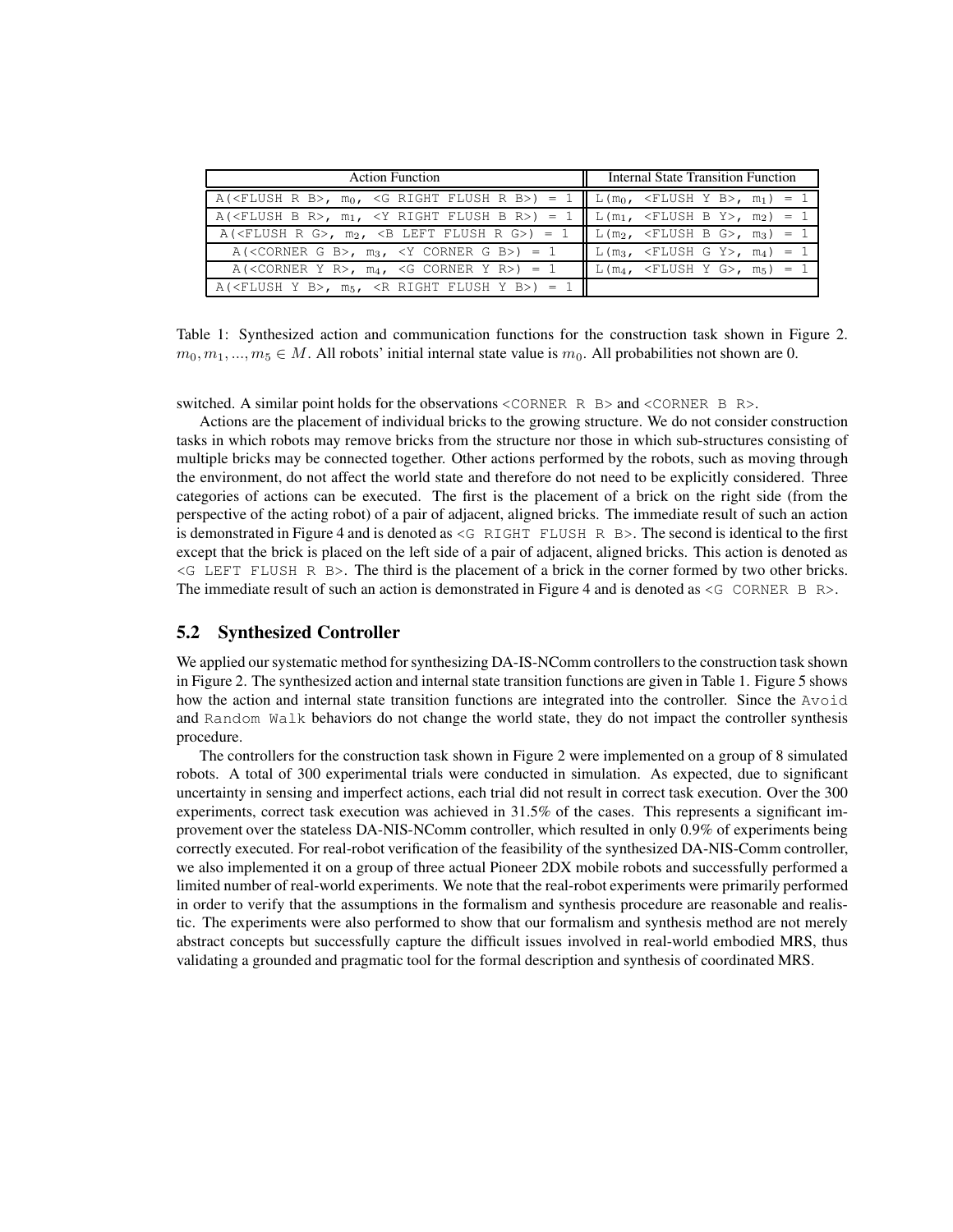(2)  $m \leftarrow m_0$ (3) repeat forever (4)  $x \leftarrow$  current observation (5) if  $\exists m' (L(m, x, m') > 0)$  then (6)  $m \leftarrow m'$  with prob.  $L(m, x, m')$ (7) else if obstacle nearby then (8) execute obstacle avoidance (9) else if  $\exists a(A(x, m, a) > 0)$  then (10) execute action a with prob.  $A(x, m, a)$ (11) else (12) execute a random walk  $(13)$  endif

```
(14) endrepeat
```

```
(15) end procedure Execute DA-IS-NComm Controller
```
Figure 5: High-level DA-IS-NComm controller integrating the synthesized action and internal state transition functions for the construction task domain.

#### **5.3 Discussion**

A DA-IS-NComm controller synthesized by the procedure in Figure 1 is only one, and certainly not the only, way in which internal state can be used to facilitate coordination. However, it is a representative means of using internal state that is effective in a variety of situations. From the perspective of identifying and understanding the fundamental requirements of coordination, MRS composed of robots which make use of internal state but are not capable of communicating are quite interesting. In this way, we can begin to isolate and formally describe the uses and limitations of internal state in MRS coordination, thereby justifying the use of additional mechanisms such as communication.

In Section 4.1 we noted that our synthesis method does not deal with the situation where there exists a task state  $s_p$  that occurs *later* than  $s_j$  and  $O(s_p, x) > 0$ , where x and a are not correct for  $s_p$ . In such a situation, even in the absence of sensing and action uncertainty, the use of internal state cannot guarantee correct task execution; however, it could potentially be used to probabilistically approach correct task execution. This is due to the fundamental unobservability of the underlying world state resulting from the local nature of each robot's sensing capabilities. Internal state can be used to record observations that have been made, but it cannot be used to record observations that have not been made. This later case is what is required in order to disambiguate the observation of x between  $s_i$  and  $s_p$ .

The goal of our formal approach to coordination is both to serve as a practical tool for the synthesis of coordinated MRS and to aid in understanding the uses and limitations of various controller characteristics, such as the use of internal state or communication, toward more principled study and analysis of coordination in natural and artificial systems. We presented experimental results in a multi-robot construction domain that is similar in nature to the biologically-plausible wasp nest construction algorithms presented in [5]. Through our formal analysis of coordination as applied to the construction domain, we believe there can be a useful transfer of knowledge to the study of construction in wasp colonies. Leveraging formal knowledge gained about the uses and limitations of internal state in such a domain, one can begin to infer the mechanisms that may be used by the wasps to achieve coherent coordination in the construction process. As such, we can

(1) procedure Execute DA-IS-NComm Controller()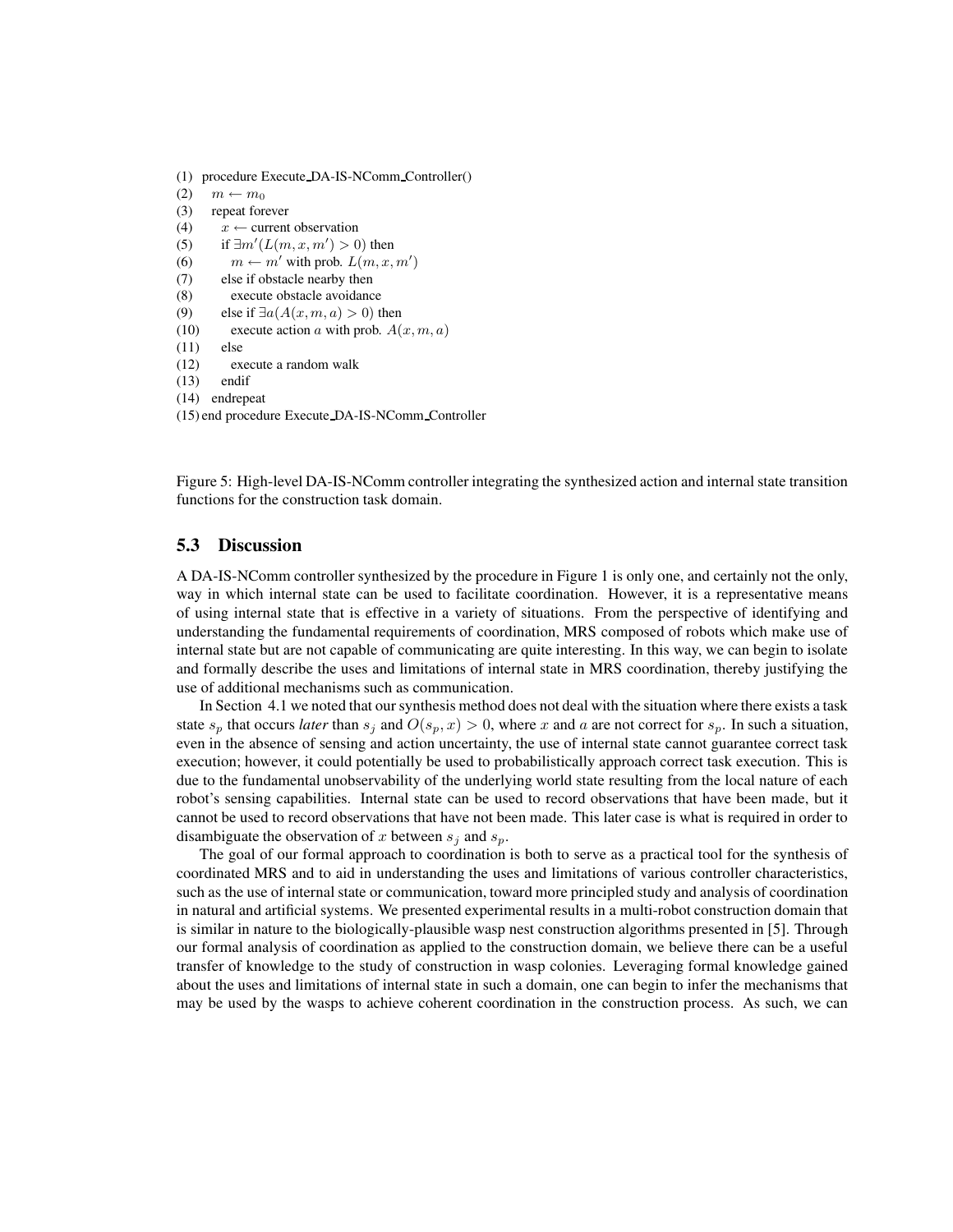gain insight into the situations and characteristics in which such coordination mechanisms are effective and when they are likely to break down. This may be useful, for example, in explaining mistakes in a given construction process and understanding the range of constructions that are theoretically possible given the individual wasps' sensing and control capabilities.

# **6 Conclusions**

Coordination is of fundamental importance in any system composed of independent, interacting agents. Whether the system is natural, such as an insect society, or artificial, such as a team of robots in a distributed multi-robot system (MRS). In order to effectively describe, analyze, or synthesize coordinated systems, a formal understanding of how coordination is achieved is necessary. In this paper, we described a framework for formally describing and reasoning about the issues involved in a coordinated system required to execute a sequential task. Using this formal grounding, we presented a principled method for automated synthesis of coordinated MRS. Specifically, we synthesized controllers for robots in a MRS which may maintain internal state but are not capable of communication. These controllers, when executed by all robots in a MRS, correctly execute a given sequential task. We formally explained how the use of internal state can be used to improve coordination and identified limitations on the effectiveness of internal state. We experimentally validated our synthesis procedure using a multi-robot construction domain, in extensive physically-realistic simulations and in limited real-robot experiments.

# **7 Acknowledgments**

This work was supported by Defense Advanced Research Projects Agency (DARPA) Grant F30602-00-2- 0573.

## **References**

- [1] R. Alur, R. Grosu, Y. Hur, V. Kumar, and I. Lee. Modular specification of hybrid systems in charon. In *Proceedings of the 3rd International Workshop on Hybrid Systems: Computation and Control*, pages 6–19, Pittsburgh, PA, Mar 2000.
- [2] R. Arkin and T. Balch. Aura: Principles and practive in review. *Journal of Experimental and Theoretical Artificial Intelligence*, 9:175–189, 1997.
- [3] T. Balch. Measuring robot group diversity. In T. Balch and L. E. Parker, editors, *Robot Teams: From Diversity to Polymorphism*, pages 93–135. AK Peters, 2002.
- [4] E. Bonabeau, M. Dorigo, and G. Theraulaz. ´ *Swarm Intelligence: From Natural to Artificial Systems*. Oxford University Press, 1999.
- [5] E. Bonabeau, G. Théraulaz, E. Arpin, and E. Sardet. The building behavior of lattice swarms. In R. Brooks and P. Maes, editors, *Artificial Life IV*, pages 307–312. MIT Press, 1994.
- [6] B. R. Donald. Information invariants in robotics. *Artifical Intelligence*, 72(1–2):217–304, 1995.